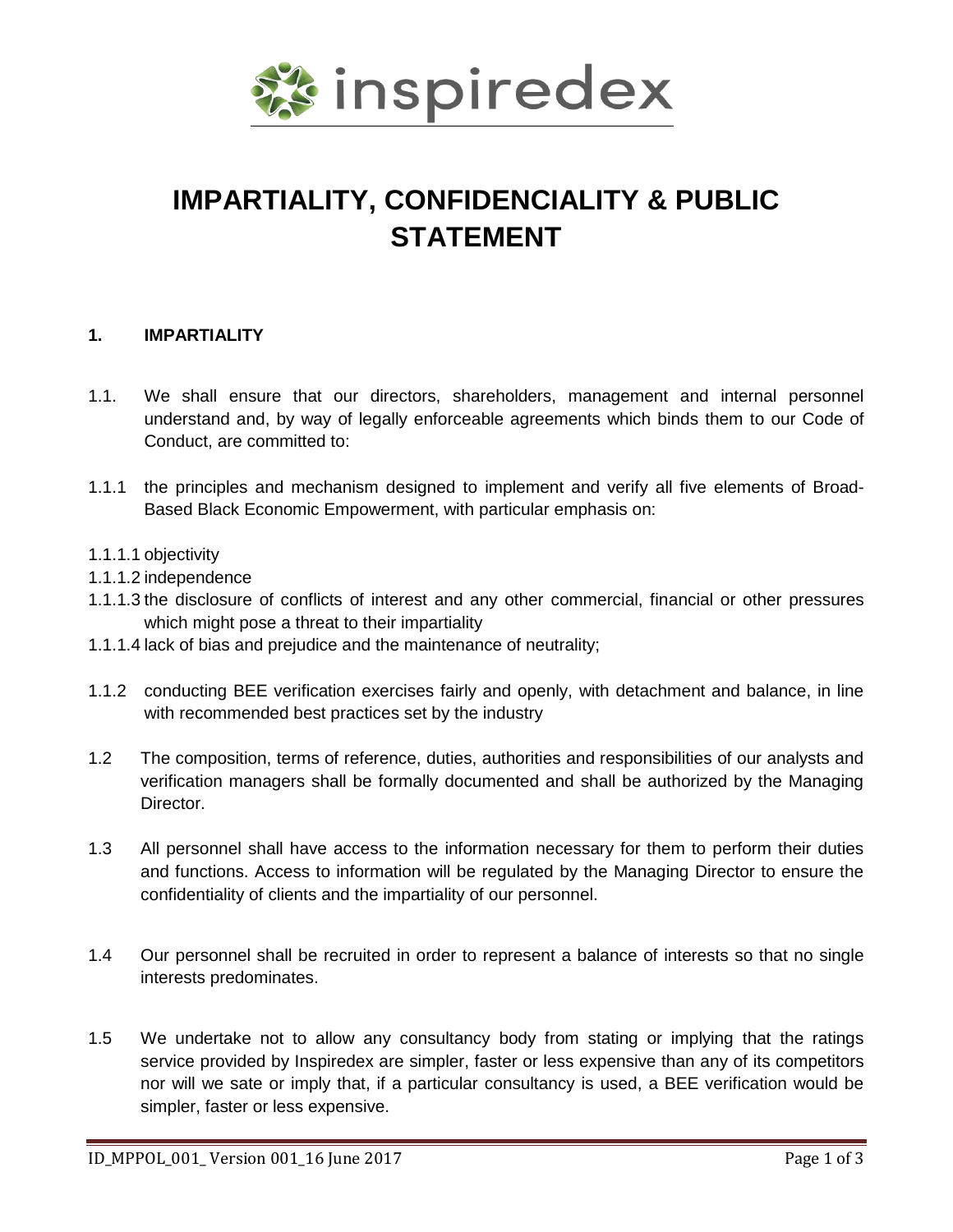

- 1.6 Inspiredex shall not provide any BEE consultancy services to any of its measured entities. However, if Inspiredex decide to offer BEE consultancy service to a client, we will wait for a period of two years to lapse before we perform any BEE Verification activities to the same entity. Management staff who provided consultancy services to a measured entity within the last two years are also barred from performing verifications for entities consulted. The scope of the activities of Inspiredex is limited to the provision of BEE Verification Services and Training.
- 1.7 Before allocation of resources to any assignment, staff will be required to make declaration of any prior association with the measured entity. This will be done verbally, however any prior association will be documented to determine suitability of a staff member in the assignment.

## 2. **CONFIDENTIALITY**

During the provision of the verification service by Inspiredex to the Measured Entity, Inspiredex may acquire knowledge of certain information, documents, material, knowledge, know-how, trade secrets and proprietary interests concerning of the Measured Entity, including but not limited to its business and strategic plans, adherence to BEE, financial information, technology, computer systems, licensing arrangements and other technical information concerning its customers, financiers and suppliers, its methods of carrying on business and other confidential information which is not in the public domain and not readily available to a competitor of the Measured Entity (hereinafter collectively referred to as "the confidential information").

- 2.1 Inspiredex undertakes to and in favour of the Measured Entity that:
- 2.1.1 it shall maintain and uphold the confidentiality and good faith in relation to the confidential information;
- 2.1.2 it shall not divulge, publish or disclose to any person, firm, company, corporation, trust or other entity whatsoever ("third party") any of the confidential information;
- 2.1.3 it shall not at any time use any of the confidential information or any part or extract thereof for its own benefit or for the benefit of any third party; and
- 2.1.4 it shall, upon the request of the Measured Entity at any reasonable time and as soon as practicably possible, return and surrender to the Measured Entity all of the confidential information in its possession or under its control and all documents and other material containing confidential information together with all copies thereof.
- 2.2 The undertakings given by Inspiredex herein shall not preclude it from disclosing the confidential information:
- 2.2.1 to the extent that it may be obliged to do so in law;